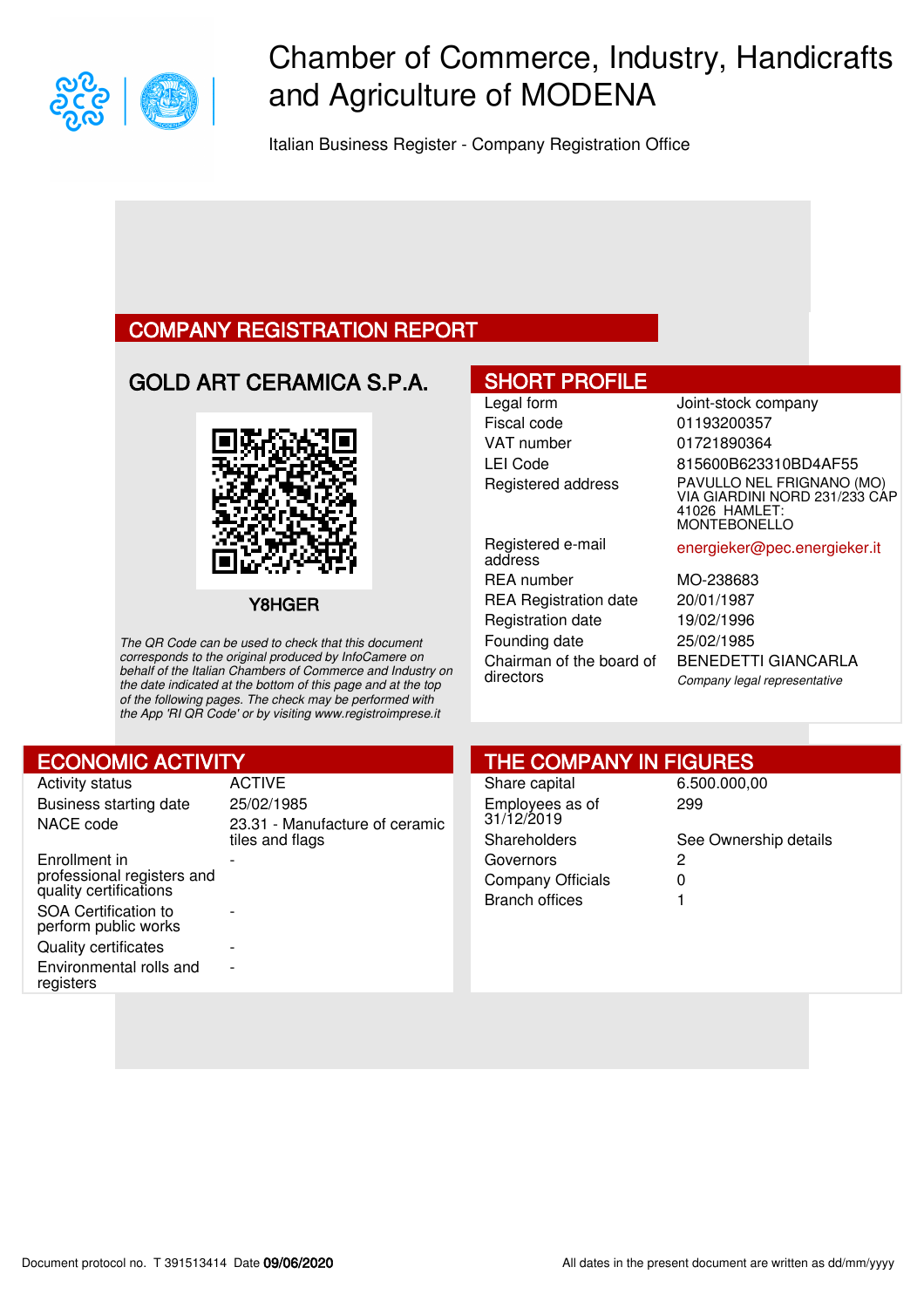#### GOLD ART CERAMICA S.P.A.

Fiscal code 01193200357

#### **Contents**

|               | 5 Economic activity, enrollment in professional registers and    |  |
|---------------|------------------------------------------------------------------|--|
|               |                                                                  |  |
|               | 7 Shareholders and holders of other forms of rights to shares  4 |  |
|               |                                                                  |  |
|               |                                                                  |  |
|               |                                                                  |  |
| dentification |                                                                  |  |
|               |                                                                  |  |

| Company namo |  |
|--------------|--|

<span id="page-1-0"></span>1 Company i

| GOLD ART CERAMICA S.P.A |  |  |  |  |  |  |
|-------------------------|--|--|--|--|--|--|
|-------------------------|--|--|--|--|--|--|

| Company name                                                        | <b>GOLD ART CERAMICA S.P.A.</b>                                                       |
|---------------------------------------------------------------------|---------------------------------------------------------------------------------------|
| Legal form                                                          | Joint-stock company                                                                   |
| Fiscal code and registration<br>number                              | 01193200357                                                                           |
| <b>Business Register of</b>                                         | <b>MODENA</b>                                                                         |
| <b>Registration date</b>                                            | 19/02/1996                                                                            |
| LEI code (Legal Entity Identifier)                                  | Code: 815600B623310BD4AF55<br>Expiration date: 26/07/2020                             |
| <b>REA number (Economic and</b><br>Administrative Repertory number) | MO-238683                                                                             |
| <b>REA</b> registration date                                        | 20/01/1987                                                                            |
| <b>VAT number</b>                                                   | 01721890364                                                                           |
| Registered address                                                  | VIA GIARDINI NORD 231/233<br>PAVULLO NEL FRIGNANO (MO) CAP 41026 HAMLET: MONTEBONELLO |
| Registered e-mail address                                           | energieker@pec.energieker.it                                                          |
| Founding date                                                       | 25/02/1985                                                                            |
| Company duration                                                    | Termination date: 31/12/2030                                                          |

#### <span id="page-1-1"></span>2 Governance structure

Governance bodies Board of directors

Auditing body **Board of statutory auditors** Number of acting governing directors: 2

### <span id="page-1-2"></span>3 Assets and financial information

Share capital Currency: Euro Authorised: 6.500.000,00 Subscribed: 6.500.000,00 Paid-up: 6.500.000,00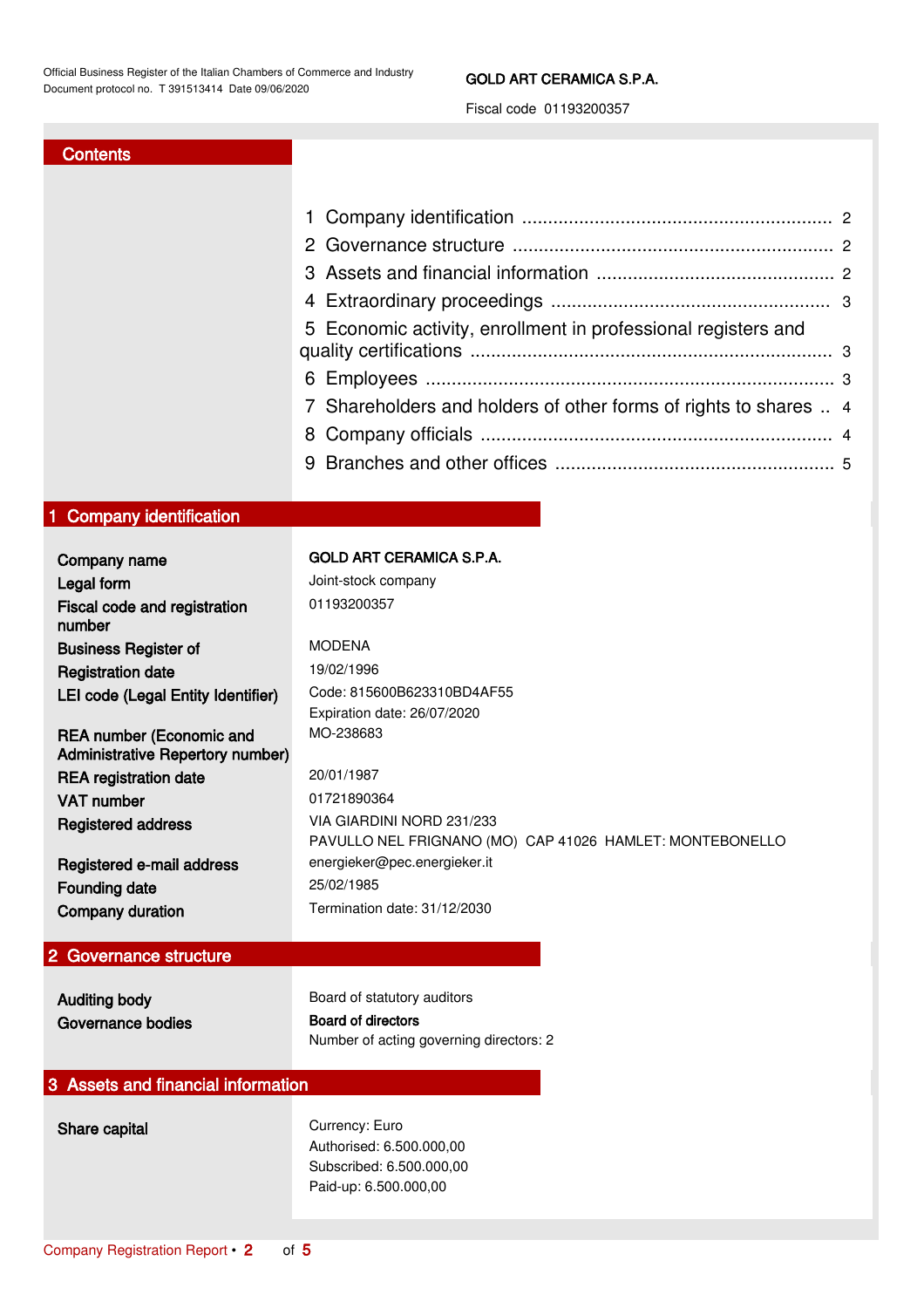Official Business Register of the Italian Chambers of Commerce and Industry Document protocol no. T 391513414 Date 09/06/2020

#### GOLD ART CERAMICA S.P.A.

Fiscal code 01193200357

### <span id="page-2-0"></span>4 Extraordinary proceedings

<span id="page-2-2"></span><span id="page-2-1"></span>

| Mergers and split-ups                                                                   |                                                                                                                                                                                      |
|-----------------------------------------------------------------------------------------|--------------------------------------------------------------------------------------------------------------------------------------------------------------------------------------|
| Proposed merger with<br>incorporation of the company                                    | Company name: OMNIA SRL<br>Fiscal code: 02663120364<br>REA number: MO-320442<br>Seat: PAVULLO NEL FRIGNANO (MO)                                                                      |
| Procedure details                                                                       | Registration date: 21/11/2007<br>Date of act: 16/11/2007                                                                                                                             |
| Merger with incorporation of the<br>company<br>Procedure details                        | Company name: OMNIA S.R.L.<br>Fiscal code: 02663120364<br>REA number: MO-320442<br>Seat: PAVULLO NEL FRIGNANO (MO)<br>Registration date: 24/01/2008<br>Modification date: 17/04/2008 |
|                                                                                         | Deliberation date: 14/12/2007<br>Implementation date: 09/04/2008                                                                                                                     |
| Proposed split-up with creation of<br>the new company                                   | Company name: CONTINENTAL IMMOBILIARE SRL<br>Seat: SASSUOLO (MO)                                                                                                                     |
| Procedure details                                                                       | Registration date: 27/06/2012<br>Date of act: 24/05/2012                                                                                                                             |
| Split-up with creation of the new<br>company                                            | Company name: CONTINENTAL IMMOBILIARE SRL<br>Seat: SASSUOLO                                                                                                                          |
| Procedure details                                                                       | Registration date: 17/07/2012<br>Modification date: 15/11/2012<br>Deliberation date: 05/07/2012<br>Implementation date: 08/11/2012                                                   |
| 5 Economic activity, enrollment in professional registers and<br>quality certifications |                                                                                                                                                                                      |
|                                                                                         | Business starting date: 25/02/1985                                                                                                                                                   |
| NACE economic activity code                                                             | Main economic activity of the company<br>Code: 23.31 - Manufacture of ceramic tiles and flags                                                                                        |
|                                                                                         | Secondary activity<br>Code: 23.7 - Cutting, shaping and finishing of stone                                                                                                           |
| 6 Employees                                                                             |                                                                                                                                                                                      |
|                                                                                         | Date: 31/12/2019                                                                                                                                                                     |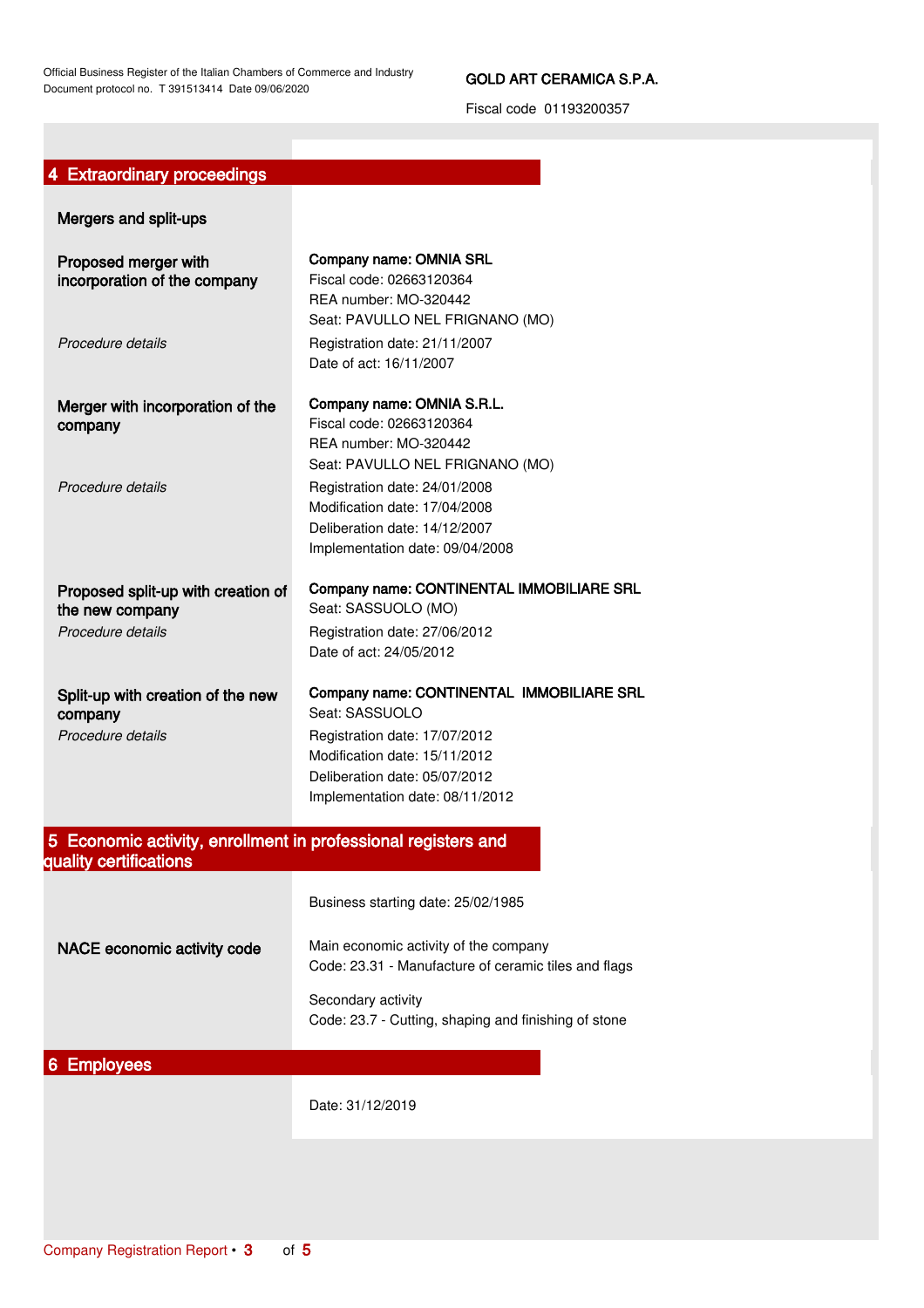Official Business Register of the Italian Chambers of Commerce and Industry Document protocol no. T 391513414 Date 09/06/2020

#### GOLD ART CERAMICA S.P.A.

Fiscal code 01193200357

|            | 1st Quarter | 2nd Quarter 3rd Quarter |     | 4th Quarter | Average<br>value |
|------------|-------------|-------------------------|-----|-------------|------------------|
| Employees  | 289         | 298                     | 305 | 303         | 299              |
| Free-lance | 0           | 0                       |     | 0           | 0                |
| Total      | 289         | 298                     | 305 | 303         | 299              |

# <span id="page-3-0"></span>7 Shareholders and holders of other forms of rights to shares

<span id="page-3-1"></span>

| <b>Shareholders and holders of</b><br>other forms of rights to shares<br>as of 20/05/2020<br>Procedure details | Protocol date: 20/05/2020<br>Protocol number: MO-2020-21168                                                                                                                                                                                                      |
|----------------------------------------------------------------------------------------------------------------|------------------------------------------------------------------------------------------------------------------------------------------------------------------------------------------------------------------------------------------------------------------|
| Ownership                                                                                                      | Shareholding<br>7.024.793 Ordinary shares<br>Nominal shares: 3.652.892,36<br>Currency: Euro                                                                                                                                                                      |
| <b>Rights Holder: BENEDETTI</b><br><b>GIANCARLA</b>                                                            | Fiscal code: BNDGCR53A54I462D<br>Type of rights: Ownership                                                                                                                                                                                                       |
| Ownership                                                                                                      | Shareholding<br>4.125.475 Ordinary shares<br>Nominal shares: 2.145.247,00<br>Currency: Euro                                                                                                                                                                      |
| Rights Holder: MONTI RICCARDO                                                                                  | Fiscal code: MNTRCR81S27I462H<br>Type of rights: Ownership                                                                                                                                                                                                       |
| Ownership                                                                                                      | Shareholding<br>1.349.732 Ordinary shares<br>Nominal shares: 701.860,64<br>Currency: Euro                                                                                                                                                                        |
| <b>Rights Holder: GOLD ART</b><br><b>CERAMICA S.P.A.</b>                                                       | Fiscal code: 01193200357<br>Type of rights: Ownership                                                                                                                                                                                                            |
| 8 Company officials                                                                                            |                                                                                                                                                                                                                                                                  |
| <b>Governing directors</b><br>Surname: BENEDETTI<br><b>First name: GIANCARLA</b>                               | Gender: F<br>Fiscal code: BNDGCR53A54I462D<br>Company legal representative<br>Date of birth: 14/01/1953<br>Place of birth: SASSUOLO (MO)                                                                                                                         |
| Official positions                                                                                             | <b>Official position: Director</b><br>Registration date: 19/05/2020<br>Acceptance date: 18/05/2020<br>Term of office: 3 Fiscal years<br>Official position: Chairman of the board of directors<br>Registration date: 19/05/2020<br>Term of office: 3 Fiscal years |
|                                                                                                                |                                                                                                                                                                                                                                                                  |